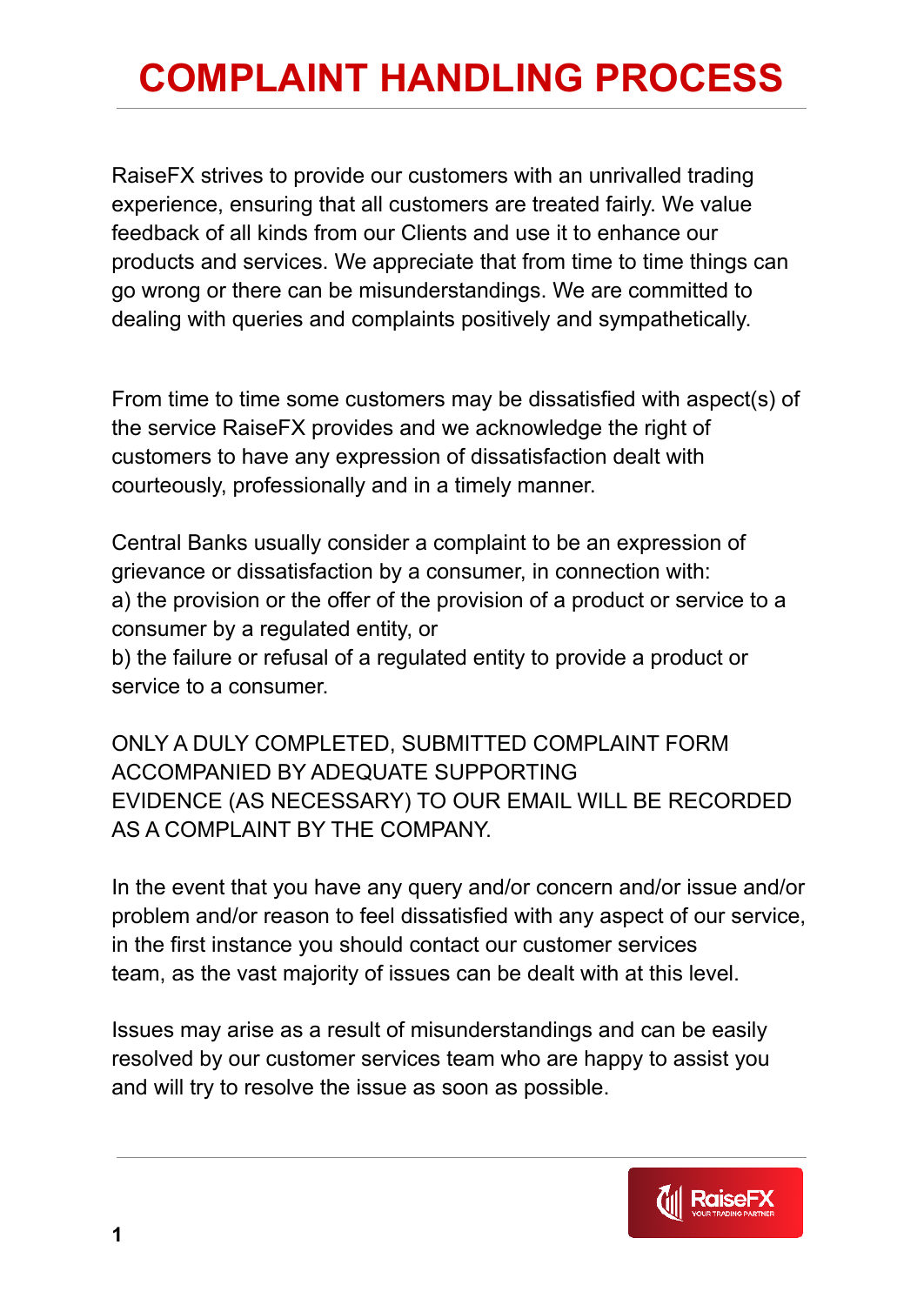## **COMPLAINT HANDLING PROCESS**

If our customer services team is unable to resolve the matter or you feel that our service has not met your expectations and you wish to raise this issue as a formal complaint, you must complete a Complaint Form, which is accessible in the legal documents section of our website. The completed Complaint Form accompanied by adequate supporting evidence (as necessary) must be submitted to us by email to be recorded as a formal complaint.

• Please complete the Complaint Form clearly and accurately along with supporting evidence (as necessary).

• We will provide you with a regular written update on the progress of the investigation of the complaint at intervals of not greater than 20 business days;

• We will attempt to investigate and resolve the complaint within 40 business days of having received the complaint;

• Where the 40 business days have elapsed and the complaint is not resolved, we will inform you of the anticipated timeframe within which we hope to resolve the complaint.

• We will advise you in writing, within 5 business days of completion of the investigation of a complaint, of the outcome of the investigation.

• Once an investigation if a complaint is completed, a Final Response shall be issued to the Client

with the outcome of the investigation together with any required explanations and any remedy

measures the Company intends to take.

## **A Final Response is a written response from the Company which either:**

(a) Accepts the Complaint and, if appropriate, offers redress (appropriate redress may not involve financial redress, it may, for example, simply involve an apology) in accordance to the Company's policy to resolve complaints in amicable and good business terms;